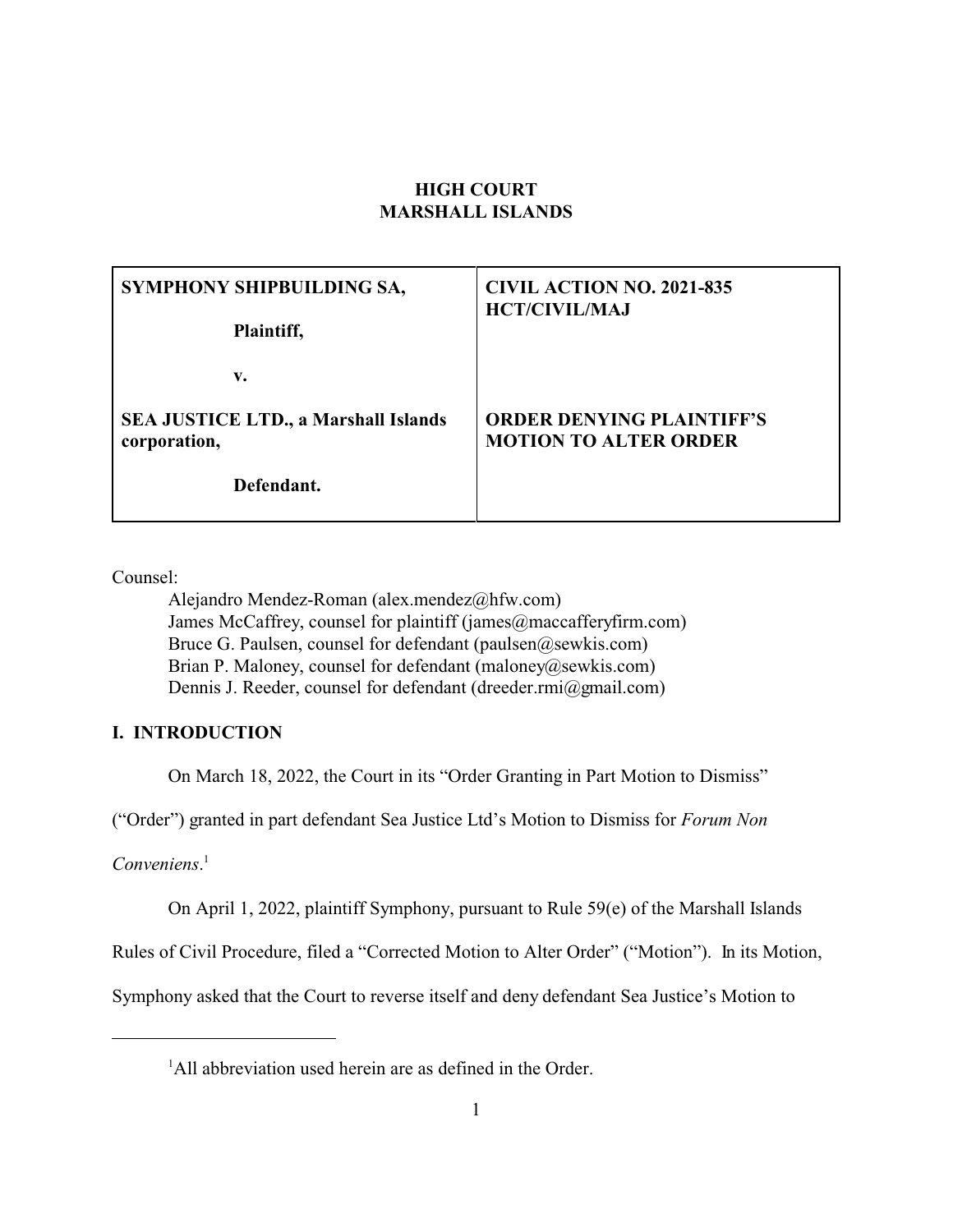Dismiss on grounds of *forum non conveniens* and then to stay this matter pending the outcome of proceedings in the PRC. Once the PRC proceedings are concluded, Symphony would return to this Court and seek recovery against Sea Justice of the difference between damages under RMI law and damages under PRC law. On April 22, 2022, Sea Justice filed the "Opposition of Defendant Sea Justice Ltd . . . " ("Opposition").

Having carefully considered the Court's file, the moving papers, and counsel's arguments, the Court **DENIES** the Motion.

#### **II. THE PARTIES' ARGUMENTS**

#### **A. Symphony's Arguments**

In its Motion, plaintiff Symphony makes three arguments.<sup>2</sup> First, because Symphony's recovery in the PRC will be much smaller than that permitted under RMI law, the PRC will not provide Symphony an adequate remedy. Therefore, the PRC is not an adequate forum for purposes of a *form non conveniens* dismissal. Motion at 1-2. Second, Symphony argues that because its damages and recovery in the PRC proceedings are as yet uncertain, this Court should stay this case pending the PRC outcome, and dismissal without conditions is *per se* an abuse of discretion. Motion at 2-3. Third, and as an extension of the second argument, should the PRC prove to be an adequate jurisdiction and liability and damages are properly decided, then Symphony would return to this Court only to seek recovery of the difference in damages under the RMI's more generous limitation law. That is, Symphony would seek to "top up" its recovery under RMI law.

<sup>2</sup>Symphony combines the first two arguments in its Motion under one heading.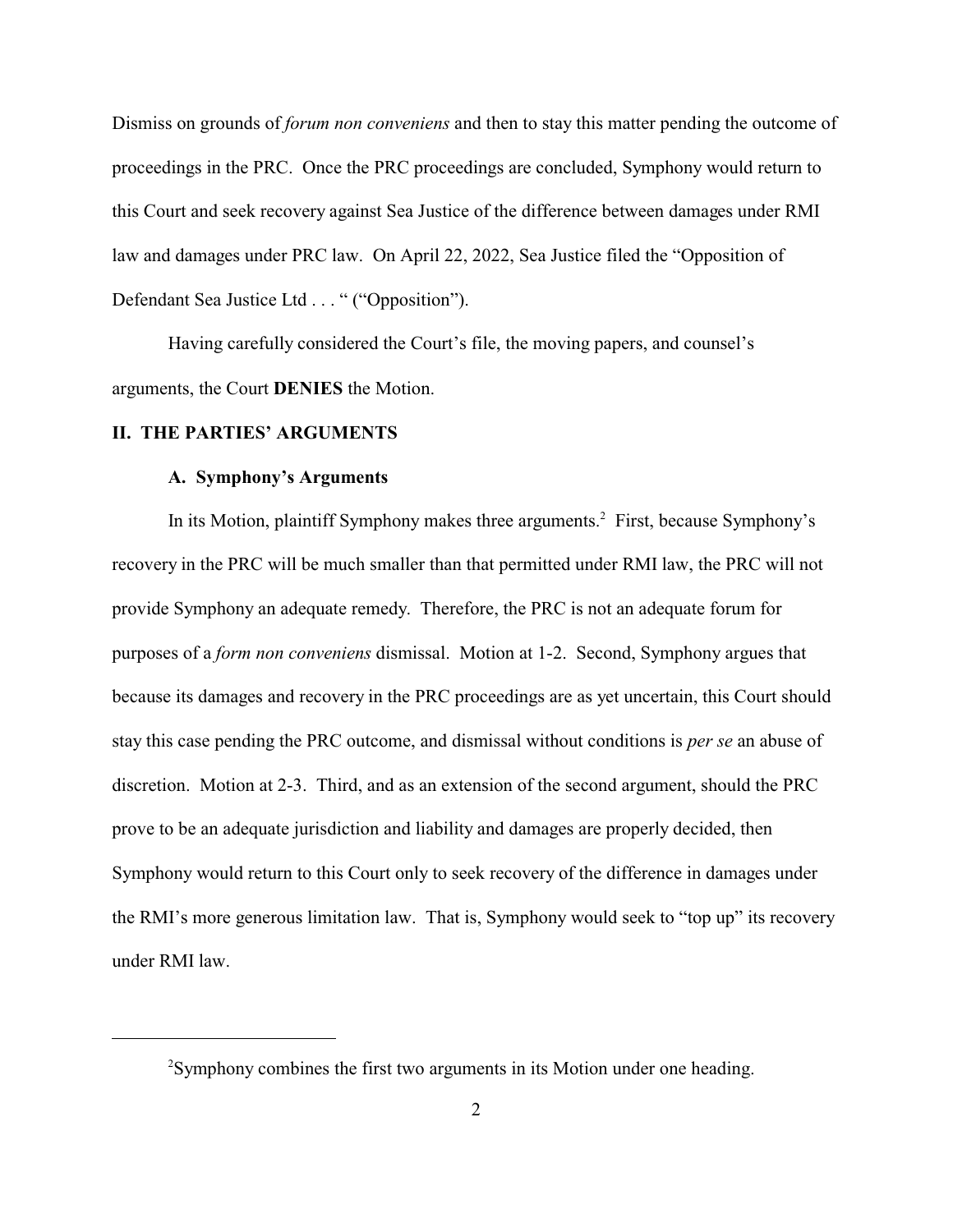#### **B. Sea Justice's Arguments**

In its Opposition, Sea Justice argues that the Court should deny the Motion for the following reasons. First, in the Motion Symphony "does not set forth a proper basis for relief under Rule 59(e) (i.e., newly discovered evidence, clear error, or an intervening change in the controlling law)." Opposition at 2. Second, Symphony impermissibly reiterates arguments that were rejected by the Court in its Order. *Id*. Third, Symphony makes a new request, i.e., that the Court retain jurisdiction pending further developments in the PRC proceedings, which request could have, and should have, been raised earlier. *Id*.

#### **III. LEGAL STANDARD**

Having carefully considered the parties' arguments and the legal authority they sited, this Court adopts as its interpretation of MIRCP Rule 59(e) the Ninth Circuits Court of Appeals' interpretation of the Rule 59(e) of the Federal Rules of Civil Procedures, upon which MIRCP Rule 59(e) is patterned.<sup>34</sup>

The Ninth Circuit Court of Appeals, interpreting the parallel United States rule, has explained that motions for reconsideration under Rule 59(e) "should **not** be granted, absent highly unusual circumstances, **[1]** unless the district court is presented with newly discovered evidence, **[2]** [unless the court] committed clear error, or **[3]** if there is an intervening change in the controlling law." *McDowell v. Calderon*, 197 F.3d 1253, 1255 (9th Cir. 1999) (citing *389*

<sup>&</sup>lt;sup>3</sup>Opposition at 3-4.

<sup>4</sup> *See Kabua v. Kabua, et al.*, 1 MILR (Rev.) 96, 104 (1988) ("Rule 19 of the Marshall Islands Rules of Civil Procedure mirrors Rule 19 of the Federal Rules of Civil Procedure (FRCP). As such, MIRCivP Rule 19 carries the construction placed upon it by the Federal Courts.")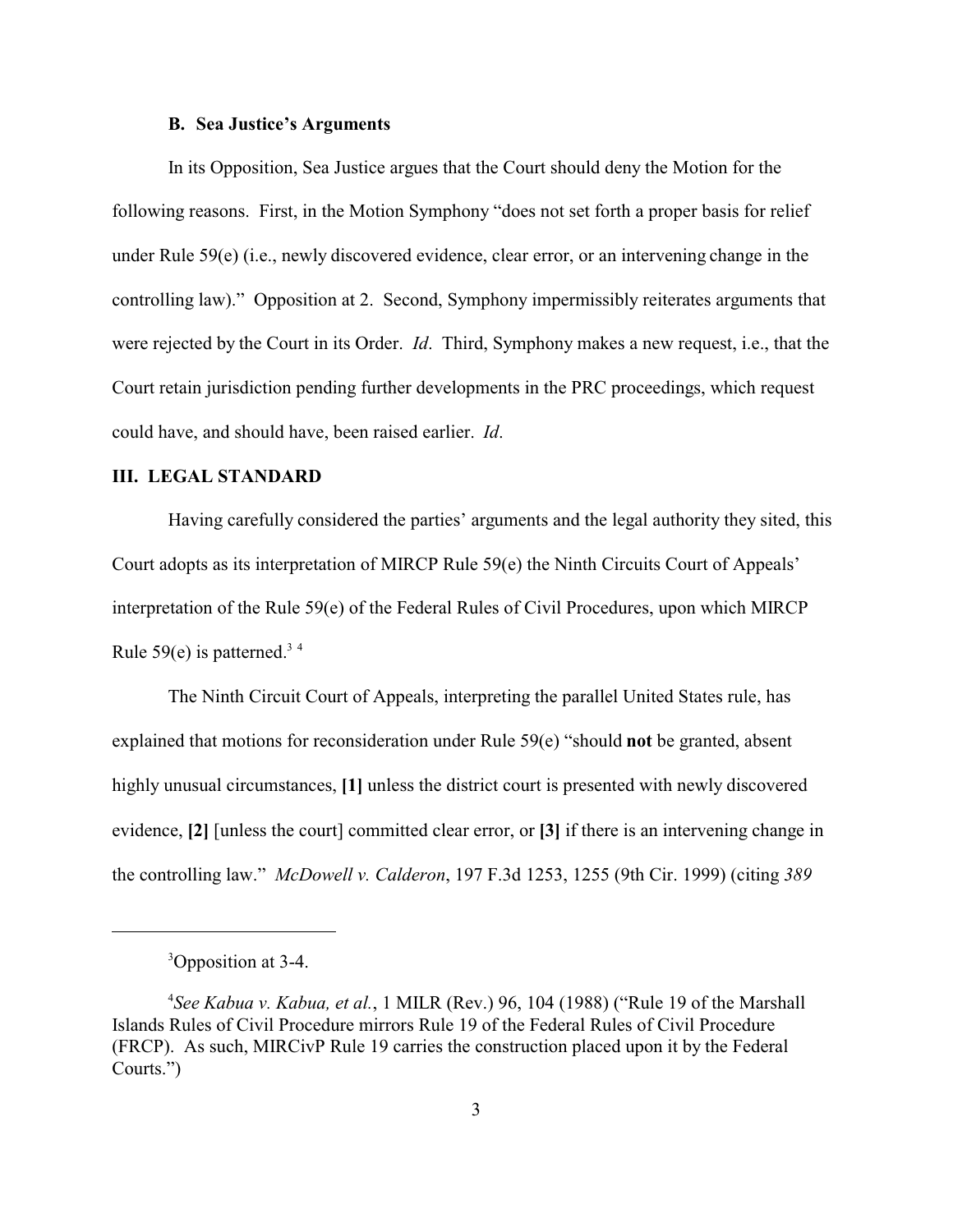*Orange St. Partners v. Arnold*, 179 F.3d 656, 665 (9th Cir. 1999)) (emphasis added); see *id*. at 1255 n.1 ("[R]econsideration of a judgment after its entry is an extraordinary remedy which should be used sparingly.") (quoting 11 Charles Alan Wright et al., Federal Practice and Procedure § 2810.1 (2d ed. 1995).

It is axiomatic that the purpose of Rule 59(e) is not to provide litigants with a "second bite at the apple." *Weeks v. Bayer*, 246 F.3d 1231, 1236 (9th Cir. 2001). Thus, a Rule 59(e) motion "may not be used to raise arguments or present evidence for the first time when they could reasonably have been raised earlier in the litigation." *Kona Enters. v. Estate of Bishop*, 229 F.3d 877, 890 (9th Cir. 2000). Further, "rehashing" arguments that were previously raised is also not a valid basis for reconsideration under Rule 59(e). *Rotherham v. Am. Red Cross*, No. 04-cv-1172, 2007 U.S. Dist. LEXIS 106268, at \*8 (S.D. Cal. Dec. 3, 2007); *see also Ausmus v. Lexington Ins. Co.*, No. 08-cv-2342 L, 2009 U.S. Dist. LEXIS 63007, at \*4 (S.D. Cal. July 15, 2009) ("A [Rule 59(e) motion] is not another opportunity for the losing party to make its strongest case, reassert arguments, or revamp previously unmeritorious arguments."); *Gibson v. Ada County*, No. CV05-263-S, 2006 U.S. Dist. LEXIS 104448, at \*2 (D. Idaho June 6, 2006) ("[w]here Rule 59(e) motions are merely being pursued 'as a means to reargue matters already argued and disposed of . . . such motions are not properly classifiable as being motions under Rule 59(e)' and must therefore be dismissed."); *Stigall v. Day*, No. Civ. 2-00-429, 2001 U.S. Dist. LEXIS 13783, at \*5 (E.D. Cal. Aug. 16, 2001) (finding motions to alter are not "vehicles permitting the unsuccessful party to 'rehash' arguments previously presented" and that "after thoughts" or "shifting of ground" are not proper grounds for reconsideration); *Refrigeration Sales Co. v. Mitchell-Jackson, Inc.*, 605 F. Supp. 6, 7 (N.D. Ill. 1983) ("asserting a new position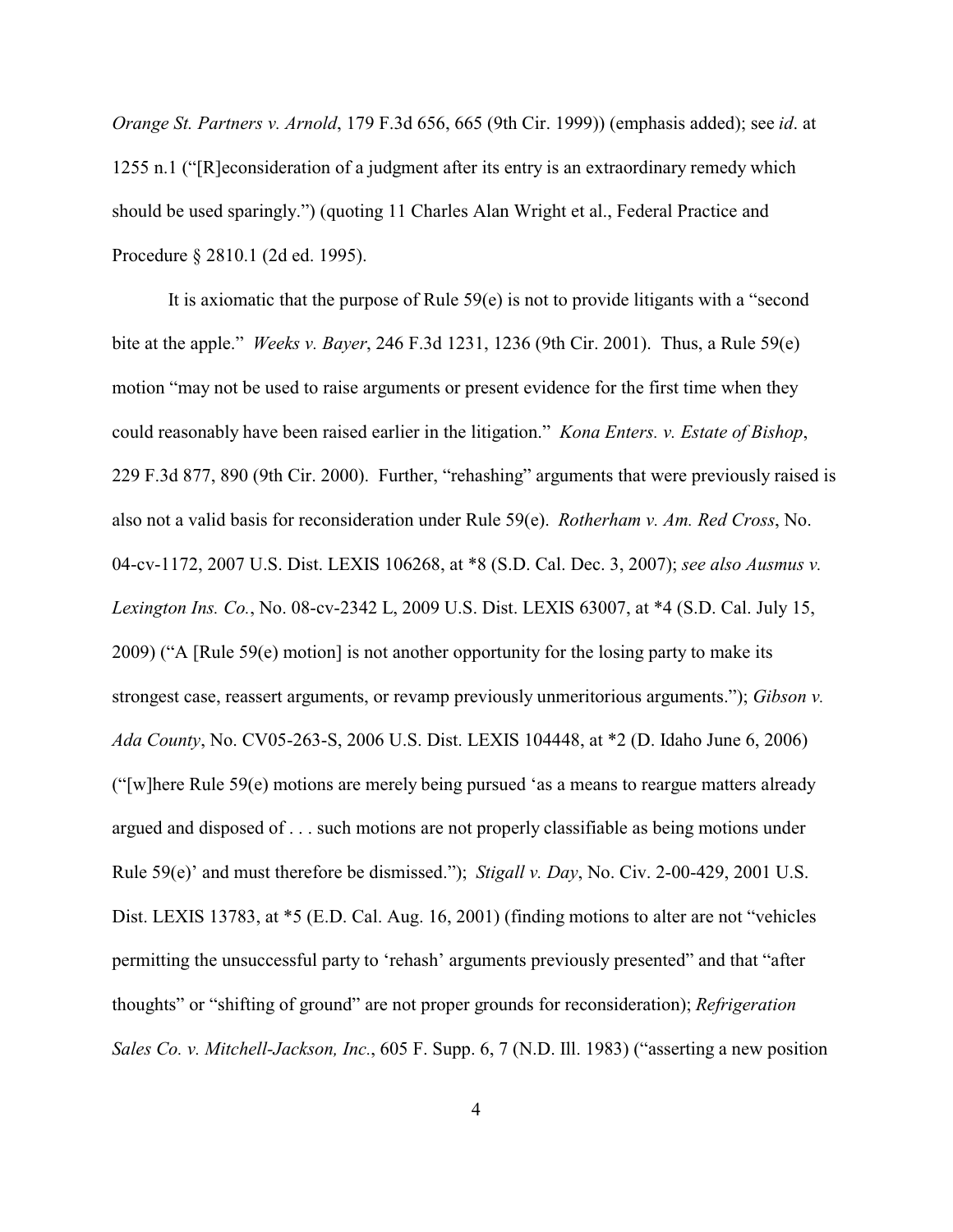as a purported basis for 'reconsideration'. . . is . . . not one of the circumstances in which a motion for reconsideration is appropriate.") (emphasis in original).

#### **III. ANALYSIS**

As noted above, courts should not grant Rule 59(e) motions for reconsideration absent highly unusual circumstances, i.e., unless (i) the court is presented with newly discovered evidence, (ii) the court committed clear error, or (iii) if there is an intervening change in the controlling law. Symphony, however, has not presented newly discovered evidence, has not shown that the Court has committed clear error, and has not pointed out an intervening change in the controlling law. Instead, Symphony impermissibly attempts to "rehash" rejected arguments and to raise arguments for the first time that could have been raised earlier in opposition to the defendant's *forum non conveniens* motion.

#### **A. Symphony's first argument**

Symphony's first argument is that because its recovery in the PRC will be much smaller than that permitted under RMI law, the PRC will not provide Symphony an adequate remedy; hence, the PRC is not an adequate alternative forum for a *forum non conveniens* dismissal. This argument merely reiterates arguments that the Court rejected in its Order. Order at 9-13. As noted above at 3-4, "rehashing" arguments that were previously raised is not a valid basis for reconsideration under Rule 59(e).

#### **B. Symphony's second argument**

Symphony's second argument is that because its damages and recovery in PRC proceedings are uncertain, this Court should stay this matter pending their outcome and dismissal without conditions is *per se* an abuse of discretion. This argument is one that it could have made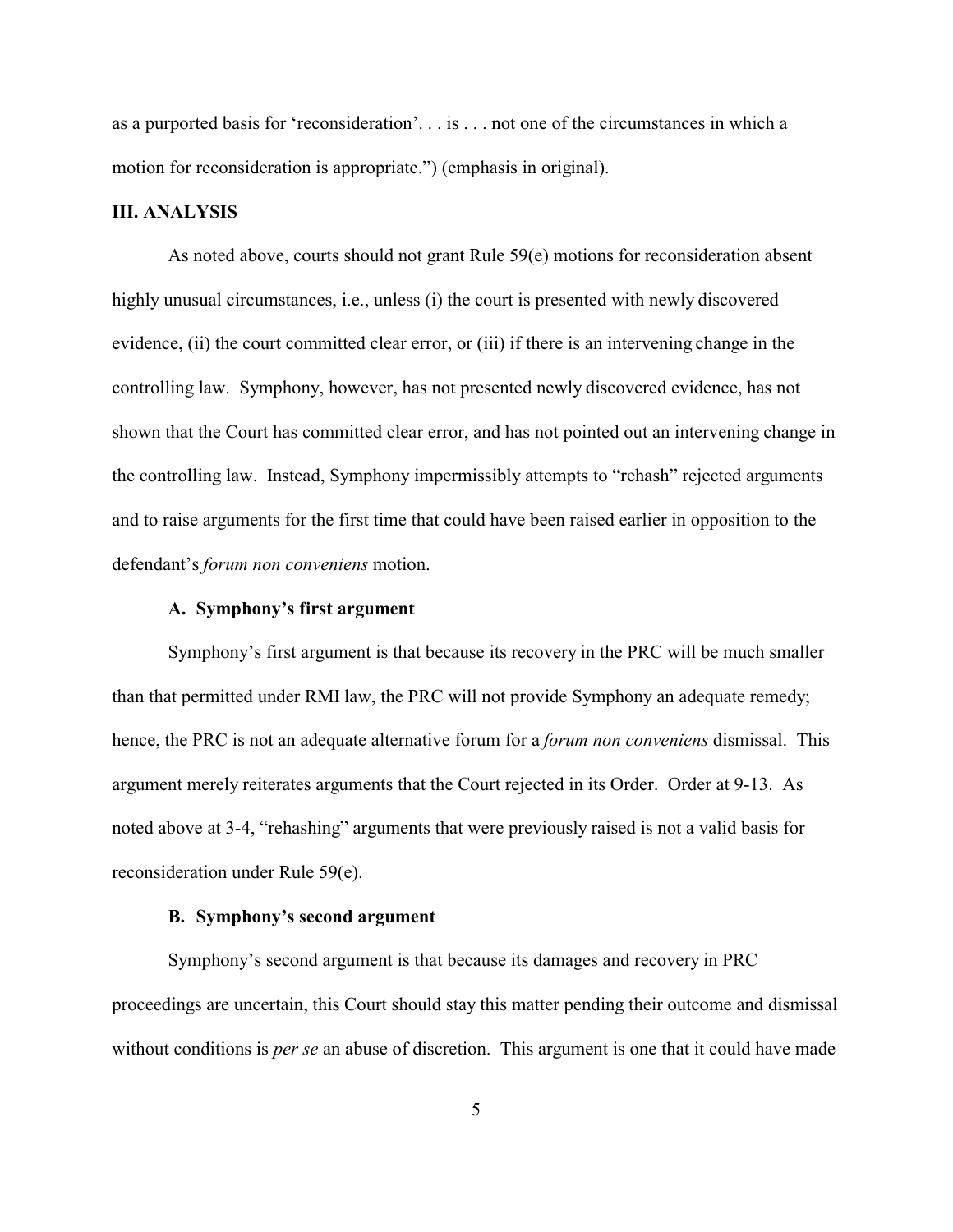earlier. However, as noted above at 3, Rule 59(e) may not be used to raise arguments or present evidence for the first time when they could reasonably have been raised earlier in the litigation.

Moreover, this Court rejects the Fifth Circuit Court of Appeals decision in *Robinson v.*

*TCI/US W. Commc'ns Inc.*, 117 F.3d 900, 908 (5th Cir. 1997) (holding "that the failure to

include a return jurisdiction clause in an f.n.c. dismissal constitutes a per se abuse of

discretion."). Instead, this Court adopts the Ninth Circuit's analysis in *Leetsch v. Freedman*, 260

F.3d 1100, 1104 (9th Cir. 2001):

We have not imposed an inflexible test requiring conditional dismissals [in order to establish amenability to process] . . . Our willingness to impose conditions in some cases, however, does not create an inflexible requirement that a trial court must impose similar conditions across the board. [*Ceramic Corp. v. Inka Maritime Corp.*, 1 F.3d 947, 949 (9th Cir.1993) and *Contact Lumber Co. v. P.T. Moges Shipping Co.*, 918 F.2d 1446, 1450 (9th Cir.1990)] held that conditions were sufficient to establish an adequate alternative forum, but these cases do not hold that conditions must always be established. A district court can be required to impose conditions *if there is a justifiable reason to doubt that a party will cooperate with the foreign forum*.

*Id*. (emphasis added).

The Ninth Circuit's analysis is particularly applicable here, because, just as in *Leetsch*, defendant Sea Justice has already expressly represented that it is "amenable to proceeding with this action on the merits in the forum where it should proceed." Declaration of Zheng Yongmin dated August 26, 2021 at ¶ 18 (expressly agreeing that Sea Justice "will accept service of papers from Plaintiff in this action arising from the circumstances alleged in the Amended Complaint if timely filed in the applicable Chinese court, and will not assert any defence on the basis of personal jurisdiction or the venue of the action in China, keeping all other defences and objections to the lawsuit."). Indeed, Sea Justice and Symphony are already litigating in the PRC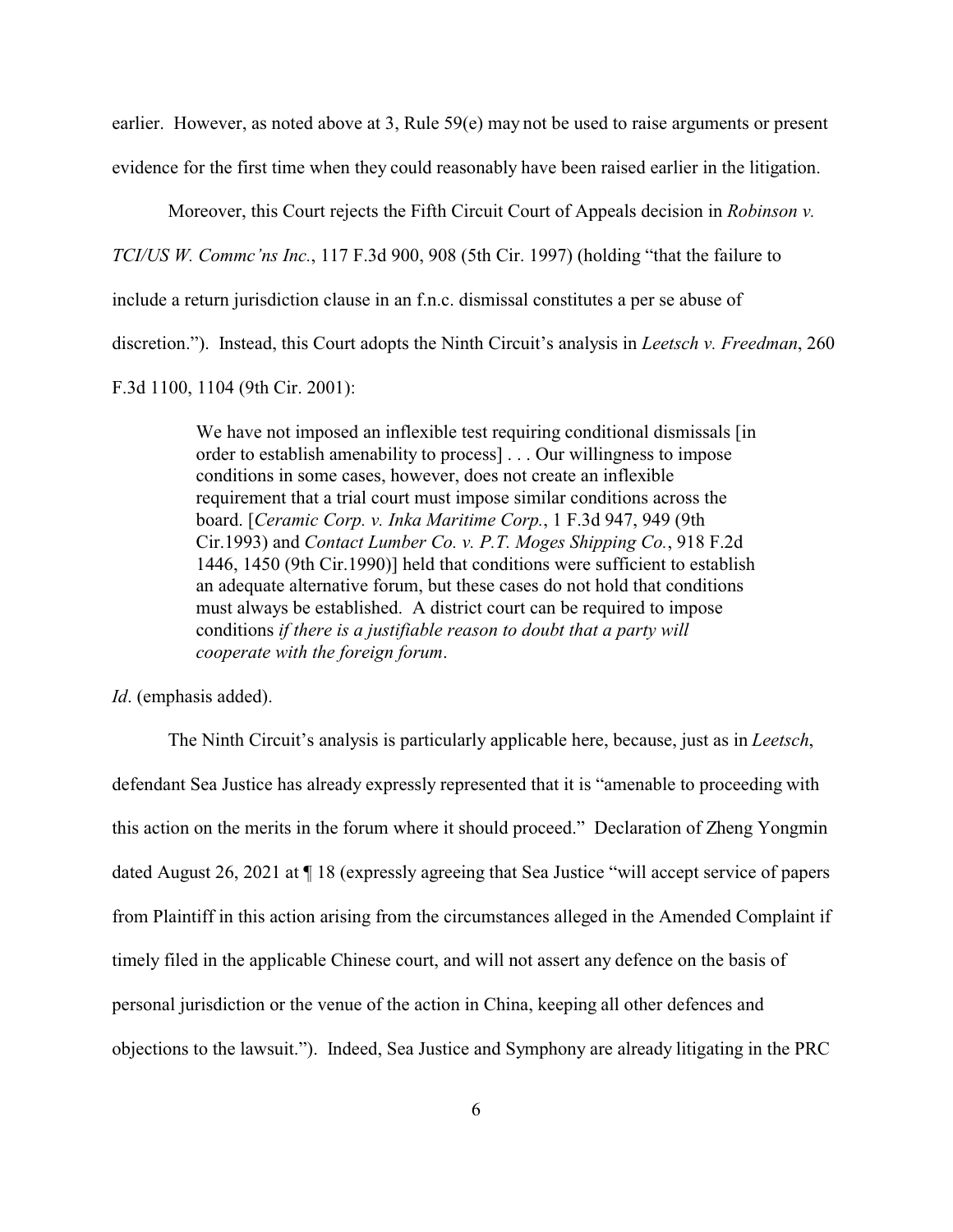forum, and plaintiff Symphony has not alleged that defendant Sea Justice has acted in the PRC courts contrary to Yongmin's declaration. Accordingly, there is no justifiable reason to doubt that Sea Justice will cooperate in the foreign forum, making a "return jurisdiction" clause such as the one contemplated in *Robinson* unnecessary. Symphony can have its day in court in the PRC.

Finally, denying a *forum non conveniens* motion to dismiss, merely because an alternate jurisdiction has not completed its proceedings, undermines the purpose of the motion. In almost all cases, the alternate jurisdiction would not have completed all its proceedings when the motion is granted. Once cases before a foreign court are completed and a judgment rendered, then a plaintiff can file a motion for recognition and enforcement of judgment, as opposed to relitigating the case. It seems that if a plaintiff were to attempt to re-litigate a case in a new forum, the plaintiff would face a motion to dismiss based upon *rea judicata* and collateral estoppel.

### **C. Return for a "top up"**

Symphony's third argument (or expression of intent) is that the Court should retain jurisdiction so that Symphony can return to the RMI after PRC proceedings are concluded to "top up" its recovery. This argument fails for at least two reasons.

First, Symphony's request for a stay to return to "top up" its PRC recovery is a new request that could have, and should have, been addressed in Symphony's opposition to Sea Justice's Motion to Dismiss.

Second, in support of its argument, Symphony relies upon the RMI Supreme Court's decision in *Chubb Insurance (China) Co. Ltd, et al. v. Eleni Maritime Ltd. and Empire Bulkers Ltd. et al.*, SCT Case No. 2015-002, which held:

For the reasons set forth below, we hold that the High Court need not defer

7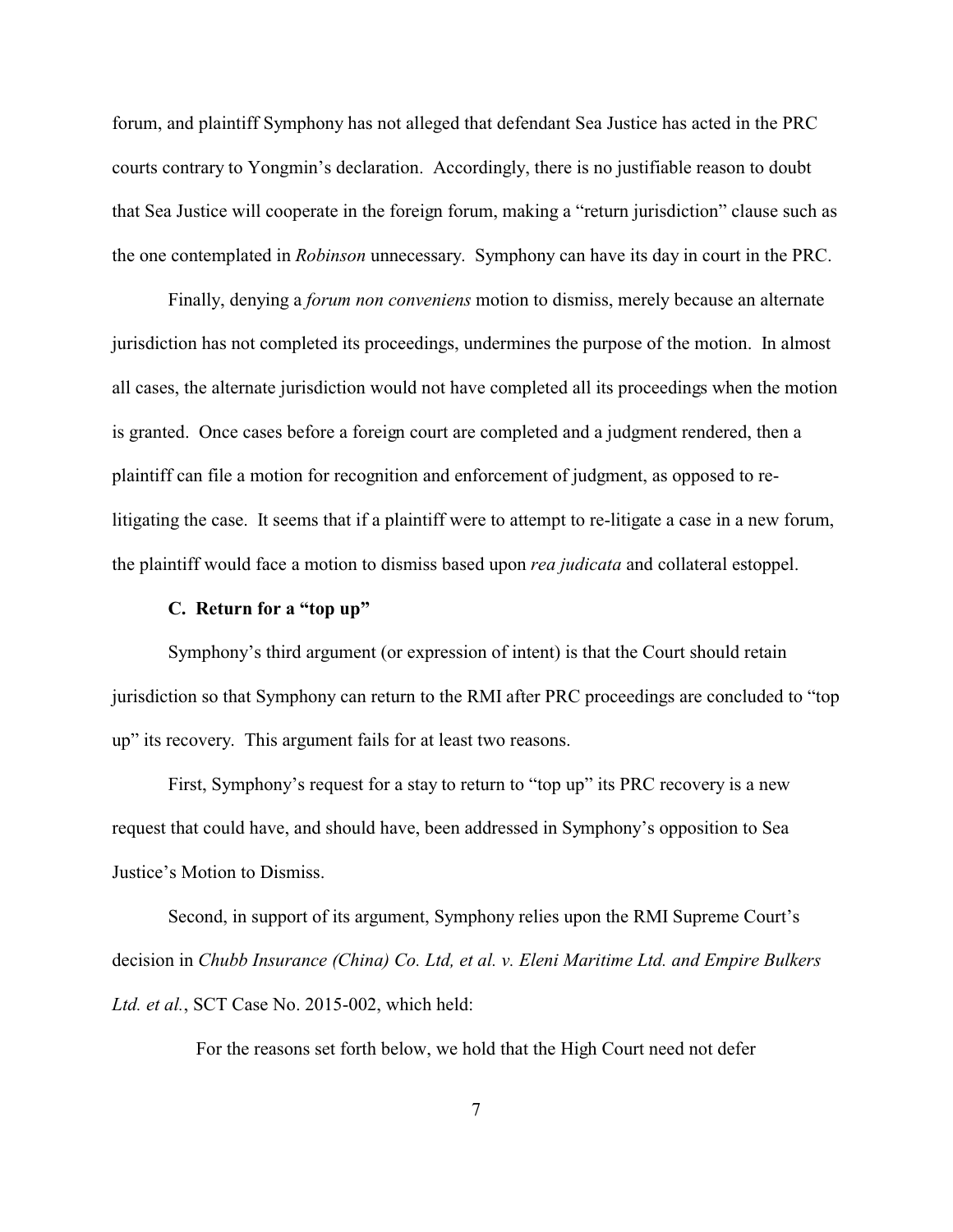to the Hong Kong limitation suit and the limitation fund constituted under the "Convention of the Limitation of Liability for Maritime Claims, 1976." We further hold that defendants can avail themselves of the procedures provided by the Marshall Islands Limitation of Liability for Maritime Claims Act ("LLMCA"), Marshall Islands Revised Code ("MIRC") Title 47, Sections 501 et seq., should they choose to limit liability in these High Court proceedings.

*Id*. at 2. Further, Symphony points out that *Chubb* Court went on to hold, "*[t]here is no statutory provision that the court defer to a limitation proceeding with lower limits pending in some foreign court*." *Id*. at 7. Hence, pursuant to RMI law, the High Court in *Chubb, et al. v. Eleni, et al.*, HCT 2014-050, 2014-110, and 2015-194, was not required to defer to any limitation action proceedings that had been filed in Hong Kong. The High Court has subject matter jurisdiction, and jurisdiction over both parties and is free to apply RMI limitation law to this case.

However, the Supreme Court in *Chubb* did not hold that the High Court may not properly dismiss a maritime case on grounds of *forum non conveniens*, but instead must stay the proceedings and allow the plaintiff to return to the RMI and "top up," if plaintiff's recovery under the RMI's limitation law higher than under the law of an adequate alternative jurisdiction. The *Chubb* case also differs from the current case before this Court in that the *Chubb* plaintiffs and subrogated insurers did not file actions in the PRC as Symphony has done, but instead filed actions in India, South Africa, the RMI, and possibly other jurisdictions. They did not avail themselves of the PRC (i.e., Hong Kong) courts. Accordingly, the Supreme Court's decision in *Chubb* differs from this one and does not require that the Court reverse its decision to dismiss on grounds of *forum non conveniens* and instead stay this case pending well-advanced proceedings in PRC, the site of the subject allision or collision.